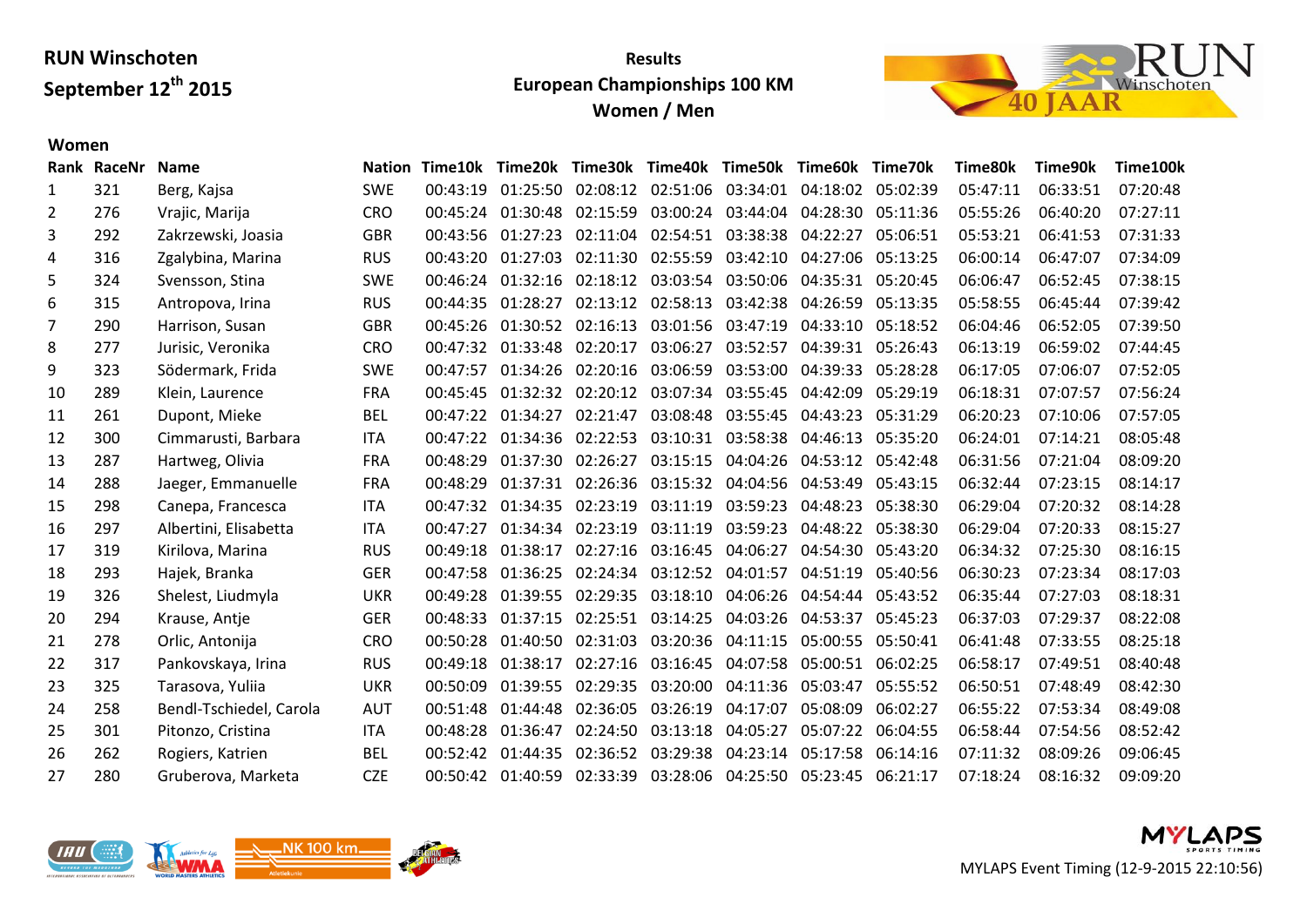## **Results European Championships 100 KM Women / Men**



#### **Women**

| Rank | RaceNr | <b>Name</b>              | <b>Nation</b> |          |                   | Time10k Time20k Time30k Time40k Time50k Time60k                      |                   |                                              |                            | Time70k  | Time80k  | Time90k  | Time100k   |
|------|--------|--------------------------|---------------|----------|-------------------|----------------------------------------------------------------------|-------------------|----------------------------------------------|----------------------------|----------|----------|----------|------------|
| 28   | 250    | Dierx, Wilma             | <b>NED</b>    | 00:51:49 | 01:42:51          |                                                                      | 02:34:34 03:26:27 | 04:20:06                                     | 05:18:27                   | 06:20:00 | 07:19:20 | 08:18:56 | 09:17:51   |
| 29   | 295    | Mallmann, Barbara        | <b>GER</b>    | 00:49:28 | 01:38:55          | 02:29:41                                                             |                   | 03:27:22 04:26:54 05:21:08                   |                            | 06:29:23 | 07:27:12 | 08:24:27 | 09:25:17   |
| 30   | 281    | Gecova, Tereza           | <b>CZE</b>    |          | 00:47:52 01:36:01 |                                                                      | 02:26:43 03:21:39 | 04:20:04                                     | 05:20:51 06:23:57          |          | 07:27:52 | 08:34:26 | 09:37:44   |
| 31   | 263    | Janssens, Heidi          | <b>BEL</b>    |          | 00:52:42 01:45:33 |                                                                      |                   | 02:38:32 03:31:52 04:26:26 05:23:52          |                            | 06:23:41 | 07:23:50 | 08:28:43 | 09:41:33   |
| 32   | 312    | Tomaseviciene, Viktorija | LTU           |          |                   | 00:53:00  01:45:26  02:39:58  03:34:15  04:32:13  05:33:58  06:37:11 |                   |                                              |                            |          | 07:42:40 | 08:47:05 | 09:51:52   |
| 33   | 257    | Heiml, Alexandra         | <b>AUT</b>    |          |                   | 00:51:14 01:42:52 02:34:34 03:26:19 04:18:53 05:12:34 06:14:25       |                   |                                              |                            |          | 07:25:21 | 08:33:49 | 09:53:57   |
| 34   | 310    | Amolina, Gunta           | LAT           |          | 00:53:25 01:47:17 |                                                                      |                   | 02:42:55 03:40:26 04:43:02 05:47:10 06:51:54 |                            |          | 07:56:17 | 08:59:40 | 10:06:42   |
| 35   | 350    | Marcinkevièienë, Vaiva   | LTU           | 00:59:04 | 01:56:07          |                                                                      |                   | 02:52:53 03:50:44 04:49:54 05:51:53          |                            | 06:54:19 | 07:59:52 | 09:06:00 | 10:14:01   |
| 36   | 308    | Veipa, Dace              | LAT           |          | 00:52:36 01:44:44 | 02:39:22                                                             |                   | 03:39:32 04:42:56 05:49:00                   |                            | 06:57:55 | 08:06:37 | 09:16:51 | 10:24:54   |
| 37   | 264    | Hurskaya, Tatsiana       | <b>BLR</b>    | 00:49:28 | 01:42:12          | 02:38:15                                                             |                   | 03:39:04 04:44:10                            | 05:53:49                   | 07:04:52 | 08:17:19 | 09:23:44 | 10:36:32   |
| 38   | 309    | Ziedina, Inga            | LAT           | 01:00:15 | 02:02:18          | 03:05:12                                                             | 04:11:17          |                                              | 05:25:32 06:42:01          | 07:52:43 | 09:02:37 | 10:15:24 | 11:27:01   |
|      | 282    | Nemeckova, Martina       | <b>CZE</b>    |          | 00:57:22 01:58:40 | 03:04:01                                                             |                   | 04:13:21 05:29:02 06:48:59                   |                            | 08:12:00 | 09:42:51 | 11:08:51 | <b>DNF</b> |
|      | 327    | Danyliuk, Anastasiia     | <b>UKR</b>    |          | 00:53:58 01:53:49 |                                                                      |                   | 02:58:36 04:08:38 05:24:16 06:51:18          |                            | 08:22:05 | 09:52:50 | 11:32:32 | <b>DNF</b> |
|      | 285    | Dubois, Caroline         | <b>FRA</b>    |          | 00:44:35 01:28:44 |                                                                      | 02:13:46 02:58:43 |                                              | 03:45:16 04:32:20 05:20:19 |          | 06:09:20 |          | <b>DNF</b> |
|      | 291    | Rush, Holly              | <b>GBR</b>    | 00:45:25 | 01:30:48          |                                                                      |                   | 02:15:59 03:01:56 03:47:53 04:33:42          |                            | 05:22:42 |          |          | <b>DNF</b> |
|      | 286    | Guillou, Gwenaelle       | <b>FRA</b>    |          |                   | 00:46:24 01:33:56 02:20:45 03:08:22 03:55:46 04:44:10 05:38:22       |                   |                                              |                            |          |          |          | <b>DNF</b> |
|      | 318    | Khazova, Yliya           | <b>RUS</b>    | 00:44:48 | 01:30:08          |                                                                      |                   | 02:15:51 03:03:14 03:53:50 04:55:04 05:58:52 |                            |          |          |          | <b>DNF</b> |
|      | 322    | Sundberg, Sophia         | <b>SWE</b>    | 00:44:35 | 01:28:27          |                                                                      |                   | 02:13:48 02:58:48 03:47:51 04:39:47          |                            |          |          |          | <b>DNF</b> |
|      | 283    | Sorensen, Pia Joan       | <b>DEN</b>    | 00:47:33 | 01:33:51          | 02:20:17                                                             | 03:07:25          | 03:54:55 04:46:46                            |                            |          |          |          | <b>DNF</b> |
|      | 259    | Schuster, Bernadette     | AUT           | 00:49:59 | 01:39:40          |                                                                      |                   | 02:29:47 03:19:11 04:11:42 05:16:37          |                            |          |          |          | <b>DNF</b> |
|      | 320    | Teplych, Oxana           | <b>RUS</b>    | 00:46:29 | 01:32:24          | 02:18:16                                                             |                   | 03:04:50 03:54:55                            |                            |          |          |          | <b>DNF</b> |
|      | 296    | Stöppler, Simone         | <b>GER</b>    |          |                   | 00:48:52 01:37:31 02:27:30                                           | 03:19:30 04:15:05 |                                              |                            |          |          |          | <b>DNF</b> |
|      | 311    | Skipitiene, Vaiva        | LTU           | 00:56:00 |                   | 01:54:38 03:00:17                                                    |                   | 04:14:16 06:50:35                            |                            |          |          |          | <b>DNF</b> |
|      | 275    | Sustic, Nikolina         | <b>CRO</b>    | 00:45:24 |                   | 01:30:48 02:16:34 03:12:33                                           |                   |                                              |                            |          |          |          | <b>DNF</b> |
|      | 271    | Englaro, Mihaela Ivanova | <b>BUL</b>    | 00:59:36 |                   |                                                                      |                   |                                              |                            |          |          |          | <b>DNF</b> |



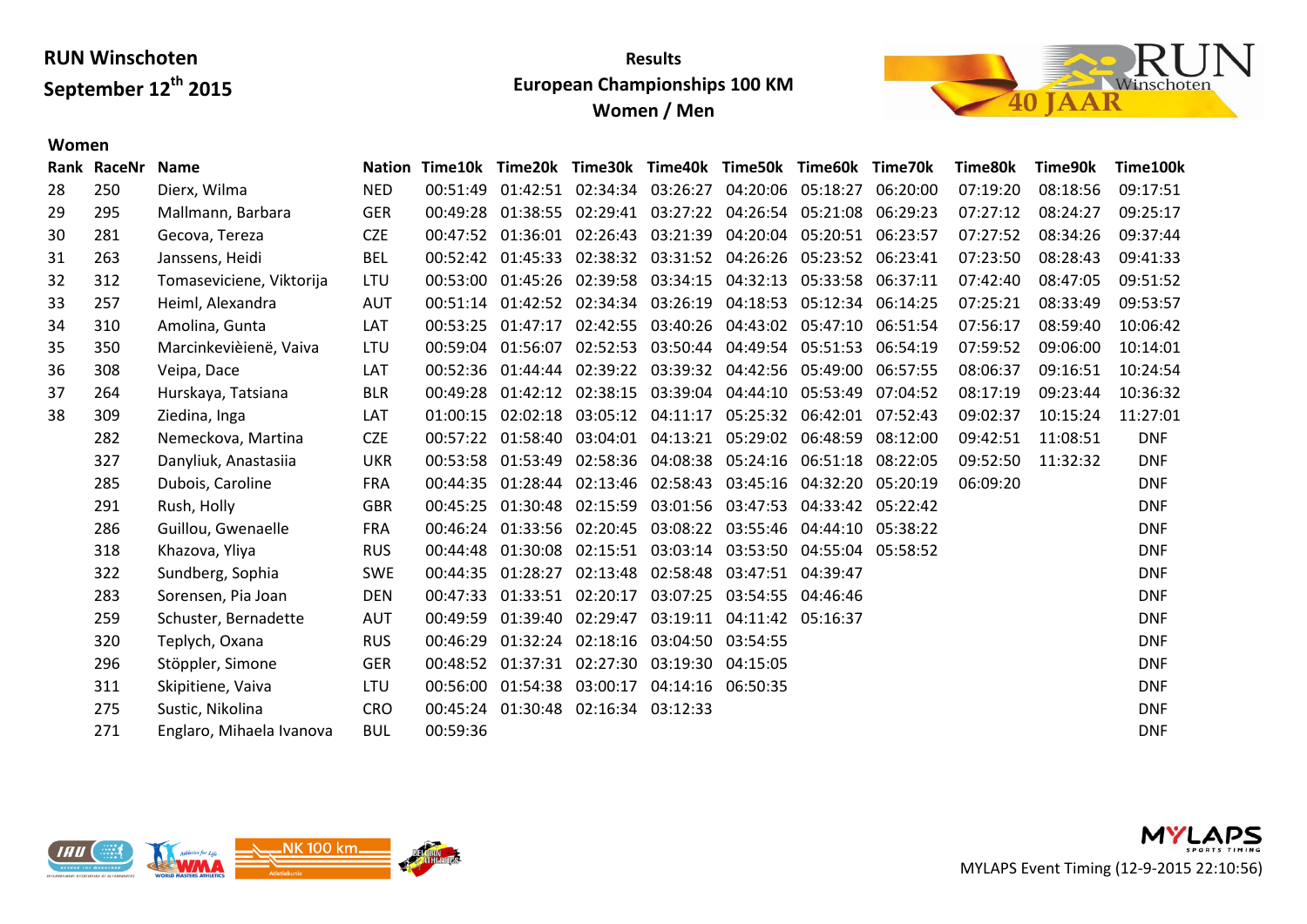## **Results European Championships 100 KM Women / Men**



|    | Rank RaceNr  | <b>Name</b>             |            |          | Nation Time10k Time20k Time30k Time40k Time50k Time60k Time70k       |          |                                     |                            |          |          | Time80k  | Time90k  | Time100k |
|----|--------------|-------------------------|------------|----------|----------------------------------------------------------------------|----------|-------------------------------------|----------------------------|----------|----------|----------|----------|----------|
| 1  | 133          | Buud, Jonas             | <b>SWE</b> |          | 00:38:02  01:15:36  01:53:19  02:31:26  03:09:36  03:47:44  04:25:50 |          |                                     |                            |          |          | 05:04:11 | 05:43:11 | 06:22:44 |
| 2  | 66           | Cuevas, Asier           | <b>ESP</b> | 00:39:05 | 01:17:27                                                             | 01:56:22 |                                     | 02:34:22 03:12:17          | 03:50:01 | 04:28:26 | 05:07:57 | 05:50:51 | 06:35:49 |
| 3  | 94           | Calcaterra, Giorgio     | ITA        | 00:38:03 | 01:16:40                                                             |          | 01:54:58 02:33:22 03:11:55          |                            | 03:50:41 | 04:31:00 | 05:13:09 | 05:55:57 | 06:36:49 |
| 4  | 125          | Larkin, Vasiliy         | <b>RUS</b> | 00:38:03 | 01:15:36                                                             |          | 01:53:19 02:32:01 03:11:07          |                            | 03:50:04 | 04:29:18 | 05:08:50 | 05:50:10 | 06:38:48 |
| 5  | 24           | Decock, Wouter          | <b>BEL</b> | 00:39:20 | 01:18:14                                                             | 01:57:15 |                                     | 02:36:13 03:15:24 03:54:51 |          | 04:34:54 | 05:15:43 | 05:58:34 | 06:41:27 |
| 6  | 134          | Fagerlund, Fritjof      | <b>SWE</b> | 00:38:56 | 01:18:14 01:57:17 02:36:13 03:15:25 03:54:52                         |          |                                     |                            |          | 04:34:46 | 05:15:43 | 05:58:39 | 06:42:51 |
| 7  | 127          | Chudykov, Vsevolod      | <b>RUS</b> | 00:39:21 | 01:18:13                                                             |          | 01:57:14 02:36:13 03:15:26 03:55:33 |                            |          | 04:37:05 | 05:19:59 | 06:00:45 | 06:43:13 |
| 8  | 73           | Bellanca, Jerome        | <b>FRA</b> | 00:39:20 | 01:18:14                                                             |          | 01:57:15 02:36:14 03:15:25 03:54:52 |                            |          | 04:35:19 | 05:16:35 | 05:59:12 | 06:43:41 |
| 9  | 86           | Neuschwander, Florian   | <b>GER</b> | 00:40:45 | 01:21:08                                                             |          | 02:01:32 02:43:24 03:24:23 04:06:17 |                            |          | 04:48:39 | 05:29:41 | 06:11:44 | 06:49:13 |
| 10 | 112          | Sorokin, Aleksandr      | LTU        | 00:39:08 | 01:17:27                                                             | 01:55:27 |                                     | 02:34:25 03:15:17          | 03:55:31 | 04:37:23 | 05:20:56 | 06:05:10 | 06:50:34 |
| 11 | 80           | Holgate, Craig          | <b>GBR</b> | 00:41:46 | 01:22:54                                                             | 02:03:57 |                                     | 02:44:35 03:25:03          | 04:06:15 | 04:47:18 | 05:28:52 | 06:10:55 | 06:53:32 |
| 12 | 137          | Jannborg, Henrik        | <b>SWE</b> | 00:41:05 | 01:22:07                                                             |          | 02:03:03 02:43:55 03:24:49          |                            | 04:06:15 | 04:47:18 | 05:28:52 | 06:10:55 | 06:54:05 |
| 13 | 91           | Achmuller, Hermann      | <b>ITA</b> | 00:41:46 | 01:22:54                                                             | 02:03:58 |                                     | 02:44:22 03:24:59          | 04:06:16 | 04:47:18 | 05:28:52 | 06:10:52 | 06:54:50 |
| 14 | 142          | Stepanenko, Pavlo       | <b>UKR</b> | 00:38:03 | 01:16:08                                                             |          | 01:54:18 02:32:51 03:13:35 03:57:16 |                            |          | 04:44:50 | 05:27:50 | 06:10:55 | 06:56:02 |
| 15 | 143          | Holovnytskyy, Oleksandr | <b>UKR</b> | 00:38:02 | 01:16:08                                                             | 01:54:18 | 02:32:51 03:13:35                   |                            | 03:57:16 | 04:44:50 | 05:27:50 | 06:10:55 | 06:56:03 |
| 16 | 82           | Scotney, Marcus         | <b>GBR</b> | 00:41:45 | 01:22:54                                                             | 02:03:58 | 02:44:40                            | 03:24:59                   | 04:06:17 | 04:47:50 | 05:30:40 | 06:13:36 | 06:56:12 |
| 17 | 75           | Bordet, Dominique       | <b>FRA</b> | 00:41:49 | 01:23:11                                                             |          | 02:04:34 02:45:59 03:27:58          |                            | 04:08:31 | 04:48:39 | 05:29:18 | 06:11:37 | 06:56:14 |
| 18 | 79           | Andrieu, Jerome         | FRA        | 00:41:49 | 01:22:54                                                             |          | 02:04:16 02:45:42 03:26:59          |                            | 04:08:39 | 04:51:18 | 05:33:44 | 06:16:06 | 06:57:49 |
| 19 | $\mathbf{1}$ | Norden van, Pascal      | <b>NED</b> | 00:41:05 | 01:22:06                                                             | 02:02:36 | 02:42:16 03:21:53                   |                            | 04:02:43 | 04:44:52 | 05:28:21 | 06:13:41 | 06:58:07 |
| 20 | 96           | Zambelli, Andrea        | <b>ITA</b> | 00:42:34 | 01:24:16                                                             | 02:06:08 |                                     | 02:47:57 03:29:55          | 04:11:50 | 04:53:49 | 05:35:46 | 06:17:57 | 07:00:51 |
| 21 | 92           | Beatrici, Silvano       | <b>ITA</b> | 00:42:01 | 01:23:46                                                             | 02:05:09 | 02:46:39                            | 03:27:38                   | 04:09:33 | 04:51:33 | 05:34:22 | 06:17:58 | 07:03:19 |
| 22 | 77           | Dubreucq, Ludovic       | <b>FRA</b> | 00:41:45 | 01:22:53                                                             | 02:03:57 |                                     | 02:44:22 03:23:08          | 04:03:25 | 04:46:35 | 05:31:20 | 06:17:39 | 07:06:49 |
| 23 | 68           | Ansio, Henri            | <b>FIN</b> | 00:41:21 | 01:21:58                                                             |          | 02:03:03 02:43:56 03:24:58 04:06:37 |                            |          | 04:49:10 | 05:34:56 | 06:22:39 | 07:07:13 |
| 24 | 129          | Ponomarev, Timur        | <b>RUS</b> | 00:40:18 | 01:21:46                                                             |          | 02:02:54 02:43:54 03:25:36          |                            | 04:08:33 | 04:52:17 | 05:36:39 | 06:21:09 | 07:08:29 |
| 25 | 119          | Risa, Jarle             | <b>NOR</b> | 00:40:03 | 01:19:29                                                             |          | 01:58:54 02:38:41 03:19:08          |                            | 04:00:27 | 04:45:37 | 05:36:34 | 06:25:40 | 07:11:14 |
| 26 | 95           | Ferrari, Marco          | <b>ITA</b> | 00:42:00 | 01:23:46                                                             | 02:05:09 | 02:46:39                            | 03:27:39                   | 04:09:33 | 04:52:17 | 05:37:28 | 06:24:46 | 07:11:31 |
| 27 | 93           | Bravi, Paolo            | <b>ITA</b> |          | 00:42:14 01:23:50 02:05:35 02:47:12 03:29:16 04:11:22                |          |                                     |                            |          | 04:53:49 | 05:39:52 | 06:28:12 | 07:15:30 |
|    |              |                         |            |          |                                                                      |          |                                     |                            |          |          |          |          |          |

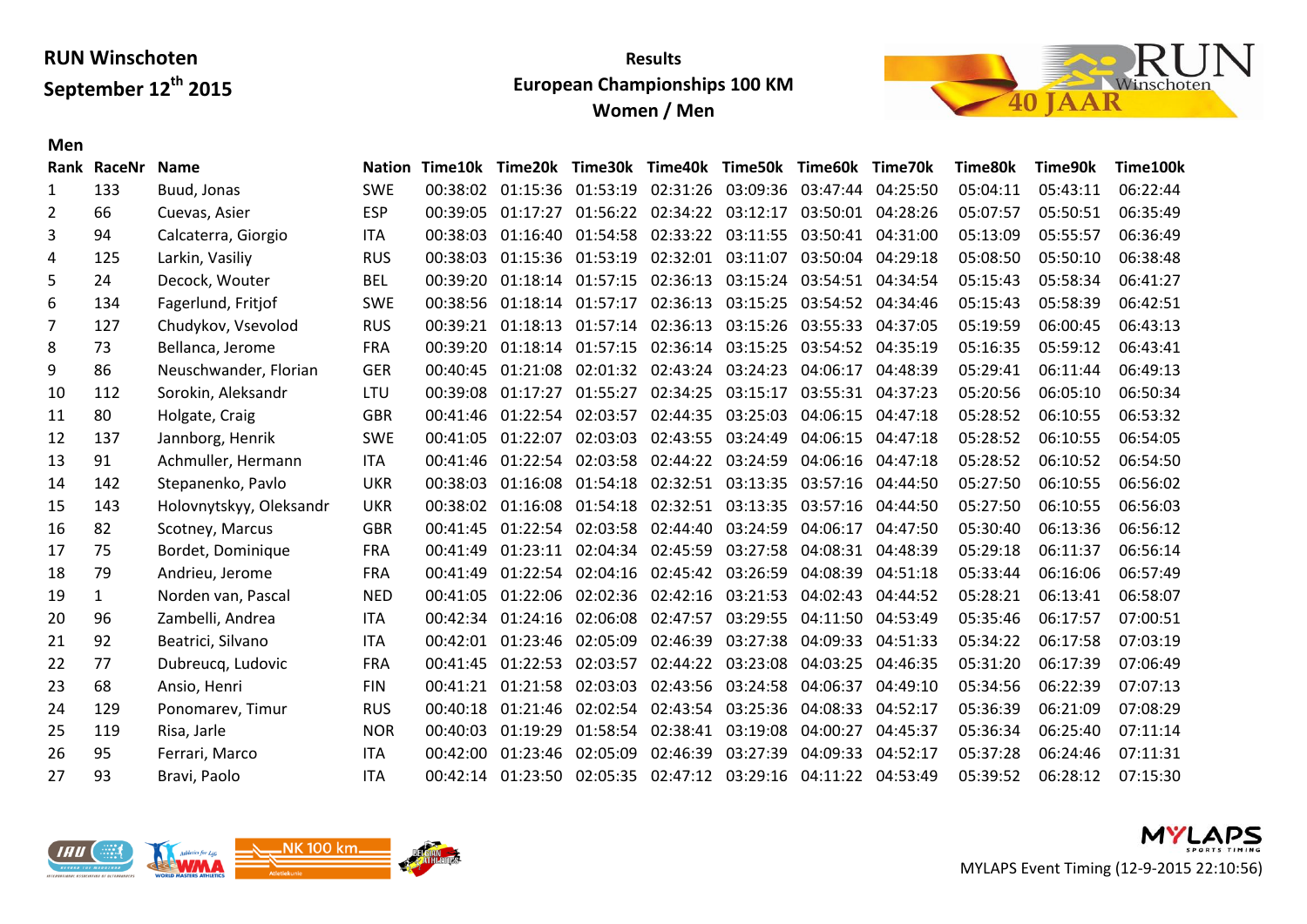## **Results European Championships 100 KM Women / Men**



|    | Rank RaceNr | <b>Name</b>              | <b>Nation</b> |          | Time10k Time20k Time30k Time40k Time50k Time60k Time70k    |          |                                              |                            |                   |          | Time80k  | Time90k  | Time100k |
|----|-------------|--------------------------|---------------|----------|------------------------------------------------------------|----------|----------------------------------------------|----------------------------|-------------------|----------|----------|----------|----------|
| 28 | 141         | Kaya, Murat              | <b>TUR</b>    | 00:39:27 | 01:19:26 02:00:13 02:41:15 03:24:17 04:11:12 05:00:11      |          |                                              |                            |                   |          | 05:44:54 | 06:30:49 | 07:15:47 |
| 29 | 62          | Hansen, Brian Arreborg   | <b>DEN</b>    | 00:42:21 | 01:24:16                                                   | 02:06:08 | 02:48:07                                     |                            | 03:30:46 04:13:35 | 04:57:05 | 05:42:03 | 06:28:49 | 07:16:16 |
| 30 | 87          | Sommer, Michael          | <b>GER</b>    | 00:43:20 | 01:26:17                                                   |          | 02:09:34 02:52:41 03:36:15                   |                            | 04:19:57          | 05:04:16 | 05:48:46 | 06:33:30 | 07:16:49 |
| 31 | 118         | Bergersen, Erik          | <b>NOR</b>    | 00:42:30 | 01:25:06                                                   |          | 02:08:04 02:50:38 03:33:33 04:16:36          |                            |                   | 05:01:11 | 05:46:53 | 06:32:23 | 07:17:59 |
| 32 | 70          | Kukko, Jyrki             | <b>FIN</b>    | 00:43:34 | 01:27:31                                                   | 02:11:38 |                                              | 02:55:55 03:40:34 04:24:42 |                   | 05:07:30 | 05:51:27 | 06:36:21 | 07:21:40 |
| 33 | 58          | Oralek, Daniel           | <b>CZE</b>    | 00:40:17 | 01:20:10                                                   | 02:00:07 |                                              | 02:40:01 03:20:39          | 04:03:19          | 04:54:52 | 05:47:23 | 06:40:01 | 07:25:48 |
| 34 | 63          | Jorgensen, Mathias       | <b>DEN</b>    |          | 00:42:34 01:25:05                                          |          | 02:07:31 02:49:51 03:33:00 04:17:21          |                            |                   | 05:02:16 | 05:48:51 | 06:37:58 | 07:26:37 |
| 35 | 130         | Makarov, Vladislav       | <b>RUS</b>    | 00:42:01 | 01:24:16                                                   | 02:07:31 |                                              | 02:51:06 03:34:16 04:19:33 |                   | 05:07:02 | 05:53:34 | 06:41:22 | 07:27:49 |
| 36 | 120         | Taranger, Bjørn Tore     | <b>NOR</b>    |          | 00:41:04  01:22:22  02:04:07  02:47:19  03:32:30  04:18:29 |          |                                              |                            |                   | 05:06:00 | 05:54:17 | 06:43:01 | 07:28:02 |
| 37 | 126         | Motorin, Ivan            | <b>RUS</b>    | 00:39:20 | 01:18:13                                                   |          | 01:57:14 02:36:12 03:15:24 03:54:58          |                            |                   | 04:40:38 | 05:32:03 | 06:28:46 | 07:29:10 |
| 38 | 110         | Babris, Maris            | LAT           | 00:41:04 | 01:21:08                                                   |          | 02:01:18 02:42:03 03:26:29                   |                            | 04:14:15          | 05:03:13 | 05:52:31 | 06:41:50 | 07:29:34 |
| 39 | 69          | Halme, Tomi              | <b>FIN</b>    |          | 00:42:10 01:24:42                                          |          | 02:07:50 02:50:47 03:34:35 04:20:09          |                            |                   | 05:07:12 | 05:54:33 | 06:42:35 | 07:30:36 |
| 40 | 5.          | Mans, Pieter             | <b>NED</b>    | 00:42:44 | 01:25:35                                                   | 02:08:30 |                                              | 02:50:55 03:33:51 04:18:09 |                   | 05:01:22 | 05:46:36 | 06:34:17 | 07:30:53 |
| 41 | 136         | Holmsäter, Linus         | <b>SWE</b>    | 00:41:01 | 01:21:27                                                   | 02:02:00 |                                              | 02:43:23 03:24:49          | 04:07:11          | 04:57:13 | 05:45:50 | 06:39:51 | 07:32:42 |
| 42 | 108         | Simanovich, Edgars       | LAT           | 00:43:20 | 01:27:03                                                   | 02:11:11 |                                              | 02:55:08 03:39:47          | 04:25:17          | 05:10:02 | 05:56:00 | 06:44:24 | 07:33:29 |
| 43 | 27          | Mertens, Gert            | <b>BEL</b>    | 00:43:21 | 01:27:10                                                   | 02:10:33 |                                              | 02:55:03 03:39:01 04:24:07 |                   | 05:10:39 | 05:57:57 | 06:46:15 | 07:37:27 |
| 44 | 60          | Velicka, Ondrej          | <b>CZE</b>    | 00:45:24 | 01:30:21                                                   |          | 02:14:39 02:59:19 03:44:32 04:30:42          |                            |                   | 05:17:24 | 06:04:26 | 06:51:05 | 07:37:47 |
| 45 | 57          | Brunner, Radek           | <b>CZE</b>    | 00:40:18 | 01:20:12                                                   | 02:00:35 |                                              | 02:41:19 03:22:23          | 04:06:54          | 04:57:20 | 05:56:35 | 06:49:17 | 07:41:07 |
| 46 | 90          | Whyte, Keith             | <b>IRL</b>    | 00:42:08 | 01:23:52                                                   | 02:06:09 |                                              | 02:48:22 03:32:00          | 04:21:36          | 05:17:09 | 06:09:30 | 06:57:00 | 07:43:52 |
| 47 | 20          | Buchgeher, Reinhard      | <b>AUT</b>    | 00:43:45 | 01:25:36                                                   |          | 02:07:32 02:49:18 03:30:51                   |                            | 04:13:35          | 05:03:56 | 06:07:42 | 06:55:00 | 07:45:18 |
| 48 | 16          | Sageder, Andreas         | AUT           | 00:45:26 | 01:29:53                                                   | 02:14:31 | 02:58:47                                     | 03:44:18                   | 04:30:50          | 05:18:46 | 06:07:24 | 06:58:18 | 07:47:17 |
| 49 | 135         | Verme, Patrik            | <b>SWE</b>    | 00:38:56 | 01:18:15                                                   | 01:57:59 | 02:38:27                                     | 03:22:16                   | 04:19:04          | 05:15:07 | 06:06:42 | 06:57:08 | 07:48:55 |
| 50 | 26          | Casier, Gino             | <b>BEL</b>    | 00:43:16 | 01:26:41                                                   | 02:11:10 |                                              | 02:55:17 03:40:18          | 04:25:32          | 05:12:01 | 06:01:20 | 06:56:52 | 07:54:11 |
| 51 | 55          | Slovinac, Hrvoje-Lovelos | <b>CRO</b>    | 00:45:55 | 01:30:48                                                   | 02:15:59 | 03:00:27                                     | 03:45:21                   | 04:32:12          | 05:22:11 | 06:21:43 | 07:14:47 | 08:01:31 |
| 52 | 76          | Chartoire, Fabien        | <b>FRA</b>    | 00:41:45 | 01:22:55                                                   | 02:04:16 |                                              | 02:45:42 03:26:59          | 04:10:58          | 05:17:56 | 06:19:08 | 07:15:54 | 08:05:14 |
| 53 | 19          | Hartl, Herbert           | <b>AUT</b>    | 00:49:49 | 01:39:39                                                   |          | 02:28:52 03:17:52 04:06:18 04:54:08          |                            |                   | 05:41:49 | 06:29:31 | 07:18:56 | 08:07:22 |
| 54 | 15          | Morawetz, Hubert         | <b>AUT</b>    |          | 00:46:24 01:32:49                                          |          | 02:17:48 03:02:36 03:47:34 04:33:42 05:28:56 |                            |                   |          | 06:24:12 | 07:19:20 | 08:09:26 |



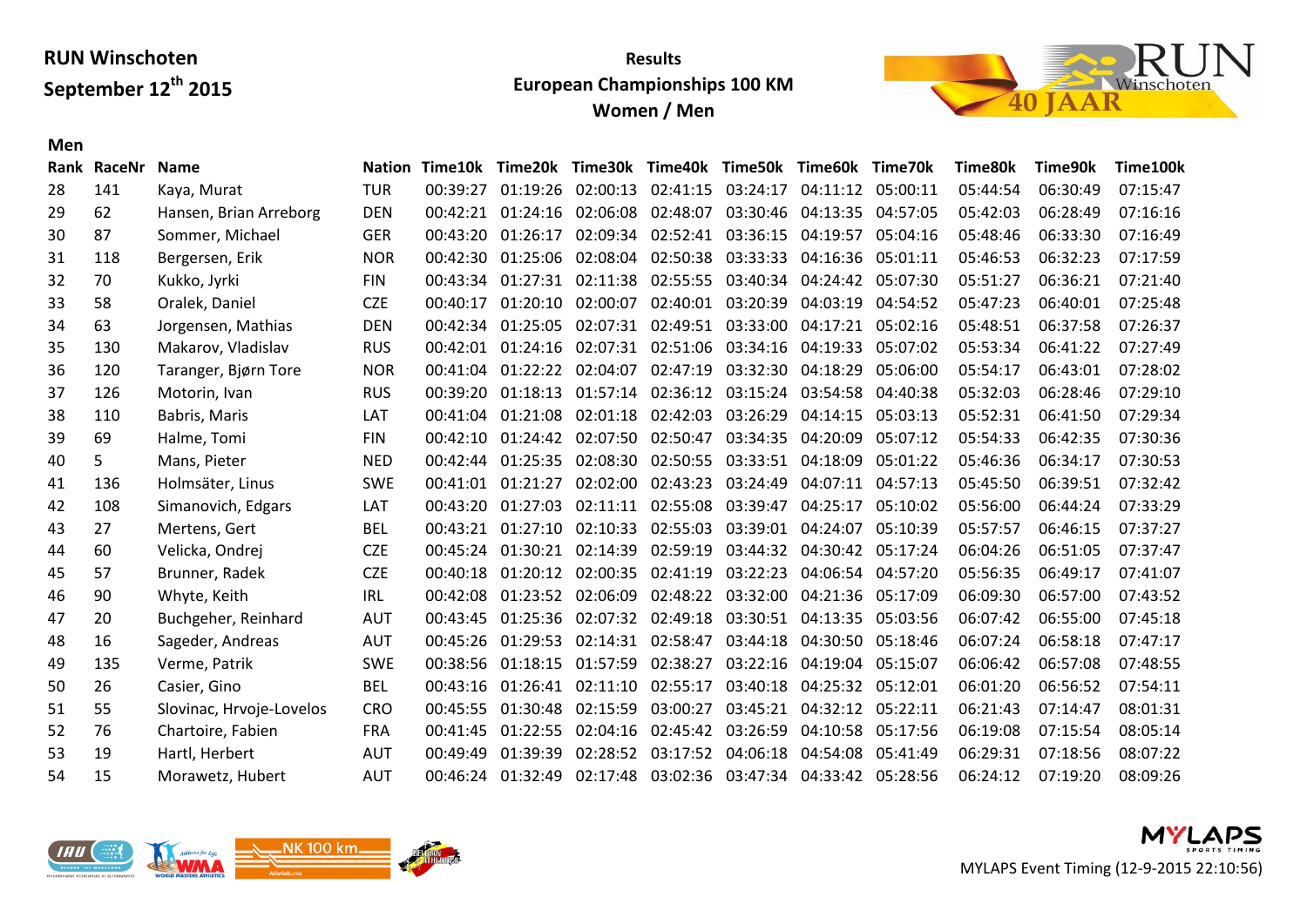### **Results European Championships 100 KM Women / Men**



|    | Rank RaceNr  | <b>Name</b>             | Nation     |          | Time10k Time20k                                                |          | Time30k Time40k Time50k                               |                            | Time60k                             | Time70k  | Time80k  | Time90k  | Time100k   |
|----|--------------|-------------------------|------------|----------|----------------------------------------------------------------|----------|-------------------------------------------------------|----------------------------|-------------------------------------|----------|----------|----------|------------|
| 55 | 84           | Hans, Jan-Hendrik       | <b>GER</b> |          | 00:45:24 01:29:53                                              |          | 02:11:57 02:53:56 03:35:59                            |                            | 04:19:54                            | 05:07:09 | 06:03:41 | 07:03:24 | 08:10:18   |
| 56 | 145          | Chornyi, Taras          | <b>UKR</b> | 00:44:57 | 01:29:48                                                       | 02:15:13 |                                                       |                            | 03:01:06 03:48:06 04:36:21          | 05:25:49 | 06:17:36 | 07:13:11 | 08:13:14   |
| 57 | 21           | Gratzl, Karl            | AUT        |          | 00:46:31 01:32:49                                              | 02:20:21 |                                                       | 03:08:38 04:00:25 04:55:25 |                                     | 05:47:01 | 06:38:54 | 07:29:23 | 08:16:18   |
| 58 | 71           | Talvitie, Tapio         | <b>FIN</b> |          | 00:43:54 01:29:11                                              | 02:15:06 |                                                       | 03:01:51 03:50:36 04:39:57 |                                     | 05:30:46 | 06:23:33 | 07:18:57 | 08:18:10   |
| 59 | 115          | Bauzys, Vaidotas        | LTU        |          | 00:47:21 01:34:54 02:21:30                                     |          |                                                       | 03:08:53 03:56:50 04:47:29 |                                     | 05:39:13 | 06:33:02 | 07:27:32 | 08:18:45   |
| 60 | 114          | Zlabys, Vaidas          | LTU        | 00:45:29 | 01:30:07                                                       | 02:15:37 |                                                       | 03:00:24 03:44:04 04:28:29 |                                     | 05:17:18 | 06:23:07 | 07:19:42 | 08:25:01   |
| 61 | 4            | Krotwaar, Luc           | <b>NED</b> | 00:48:41 | 01:36:20                                                       | 02:23:03 |                                                       | 03:09:23 03:56:39          | 04:44:15                            | 05:33:41 | 06:29:13 | 07:37:22 | 08:27:33   |
| 62 | 146          | Nikulin, Oleksandr      | <b>UKR</b> | 00:49:19 | 01:37:21                                                       | 02:25:48 |                                                       |                            | 03:13:59 04:03:02 04:53:42 05:44:04 |          | 06:37:46 | 07:31:57 | 08:27:50   |
| 63 | 22           | Wakoning, Walter        | AUT        |          | 00:46:24 01:31:31                                              | 02:16:13 |                                                       | 03:01:30 03:47:30 04:36:26 |                                     | 05:31:31 | 06:32:43 | 07:32:36 | 08:34:43   |
| 64 | 59           | Sedlak, Pvel            | <b>CZE</b> |          | 00:46:52 01:35:06                                              | 02:23:56 |                                                       | 03:13:54 04:03:28          | 04:53:48                            | 05:48:05 | 06:42:42 | 07:38:40 | 08:35:03   |
| 65 | $\mathbf{3}$ | Boone, Dave             | <b>NED</b> |          | 00:47:22 01:34:37                                              | 02:21:59 | 03:09:37                                              |                            | 03:57:45 04:45:21 05:33:24          |          | 06:21:50 | 07:20:46 | 08:40:46   |
| 66 | 124          | Bedkowski, Jacek        | POL        | 00:51:08 | 01:40:38                                                       | 02:30:03 |                                                       | 03:20:01 04:08:40 05:01:29 |                                     | 05:58:51 | 06:53:38 | 07:47:25 | 08:48:26   |
| 67 | 61           | Jaroslav, Bohdal        | <b>CZE</b> | 00:50:09 | 01:39:30                                                       | 02:28:39 |                                                       | 03:18:44 04:08:11          | 05:00:38                            | 05:54:10 | 06:51:25 | 07:53:25 | 08:52:01   |
| 68 | 28           | Bula, Dzmitry           | <b>BLR</b> |          | 00:43:21  01:26:41  02:10:45  02:55:35  03:42:38  04:39:35     |          |                                                       |                            |                                     | 05:49:22 | 06:56:40 | 08:00:13 | 08:54:03   |
| 69 | 30           | Rymasheuski, Aliaksandr | <b>BLR</b> |          | 00:45:04 01:30:24 02:15:15 03:01:17 03:49:45 04:44:17          |          |                                                       |                            |                                     | 05:44:43 | 06:47:44 | 07:56:20 | 08:55:54   |
| 70 | 148          | Dzhadan, levgen         | <b>UKR</b> | 00:49:50 | 01:38:15                                                       |          | 02:27:56 03:18:16 04:12:21 05:09:46                   |                            |                                     | 06:13:37 | 07:13:07 | 08:07:25 | 09:00:15   |
| 71 | 111          | Zajanckauskas, Rytis    | LTU        | 00:47:21 |                                                                |          | 01:34:54 02:21:30 03:08:55 03:56:50 04:50:21 05:50:00 |                            |                                     |          | 06:54:19 | 07:59:52 | 09:05:59   |
| 72 | 29           | Navitski, Ihar          | <b>BLR</b> | 00:43:21 | 01:29:05                                                       | 02:15:41 |                                                       |                            | 03:03:21 03:53:02 04:45:36          | 05:49:23 | 06:58:25 | 07:59:26 | 09:07:58   |
| 73 | 122          | Matusiak, Tomasz        | POL        | 00:51:50 | 01:44:36                                                       | 02:35:57 | 03:29:47                                              |                            | 04:25:14 05:24:50 06:26:06          |          | 07:34:00 | 08:44:10 | 09:35:06   |
| 74 | 56           | Sakota, Ivica           | <b>CRO</b> | 00:53:12 | 01:46:00                                                       | 02:38:21 |                                                       |                            | 03:30:59 04:24:53 05:18:30          | 06:31:16 | 07:39:52 | 08:46:26 | 09:54:19   |
| 75 | 32           | Novikau, Yury           | <b>BLR</b> | 00:43:21 | 01:25:01                                                       | 02:07:23 | 02:54:23                                              | 04:30:58                   | 05:25:55                            | 06:27:36 | 07:34:04 | 08:46:39 | 10:32:20   |
|    | 89           | Ioannidis, Panagiotis   | <b>GRE</b> | 00:45:44 | 01:31:36                                                       | 02:20:53 |                                                       | 03:20:10 04:40:58          | 07:14:43                            | 07:58:35 | 08:57:06 |          | <b>DNF</b> |
|    | $\mathbf{2}$ | Noorden van, Huub       | <b>NED</b> | 00:38:03 | 01:15:30                                                       | 01:53:18 | 02:31:26 03:11:07 03:53:43                            |                            |                                     | 04:38:48 |          |          | <b>DNF</b> |
|    | 64           | Requejo, Jose Antonio   | <b>ESP</b> | 00:38:03 | 01:16:09                                                       | 01:54:28 |                                                       | 02:32:40 03:10:35          | 03:48:38                            | 04:46:05 |          |          | <b>DNF</b> |
|    | 72           | Vaittinen, Marko        | <b>FIN</b> | 00:41:20 | 01:22:07                                                       | 02:03:02 |                                                       | 02:43:55 03:24:58 04:07:17 |                                     | 04:52:07 |          |          | <b>DNF</b> |
|    | 132          | Ramirez Bator, Ivan     | <b>AND</b> |          | 00:41:21 01:22:10                                              | 02:02:36 | 02:42:16 03:22:22 04:07:49                            |                            |                                     | 05:02:33 |          |          | <b>DNF</b> |
|    | 123          | Szymandera, Pawel       | POL        |          | 00:45:16 01:29:13 02:14:31 02:58:09 03:42:19 04:27:13 05:15:13 |          |                                                       |                            |                                     |          |          |          | <b>DNF</b> |